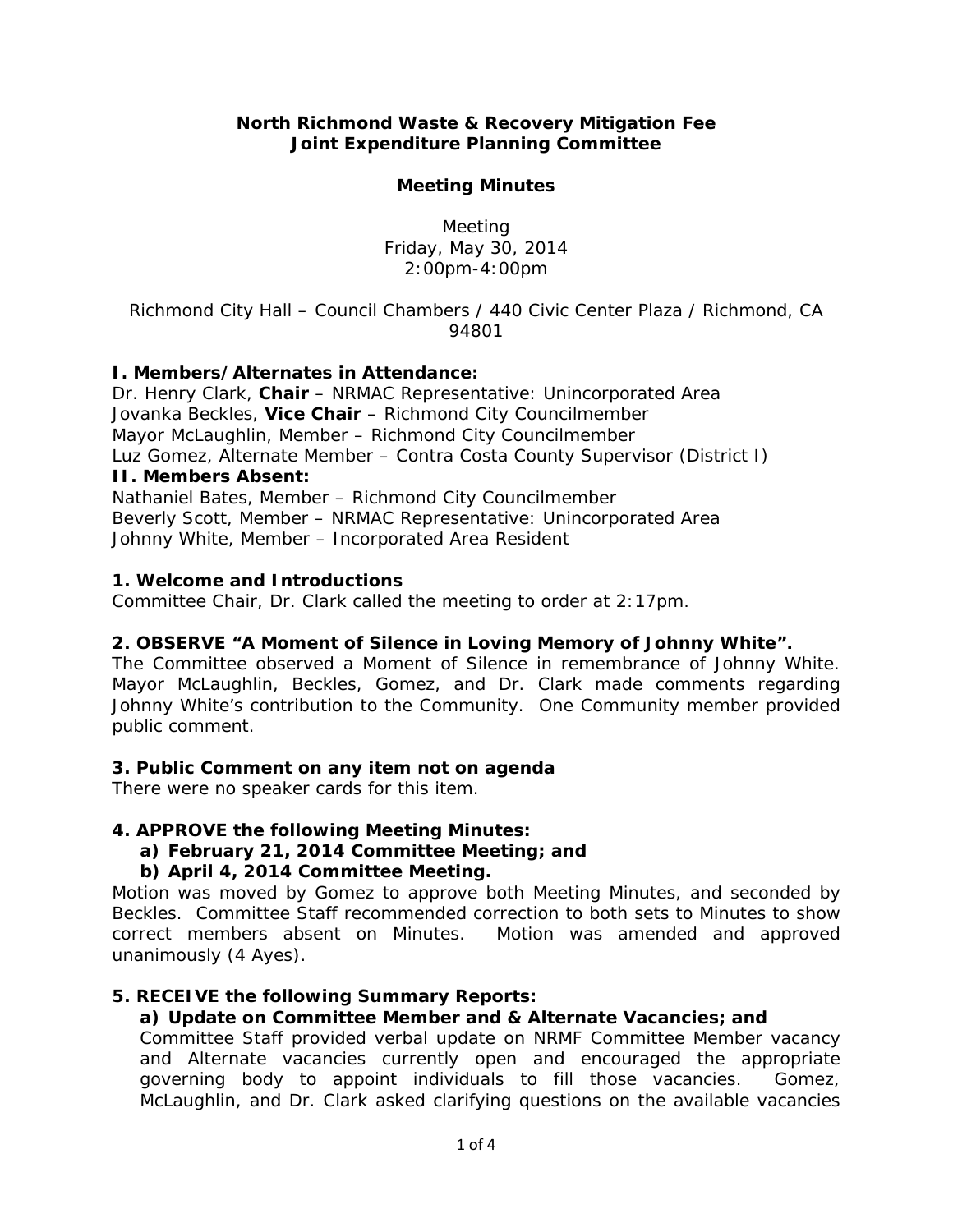*for the City of Richmond and the Contra Costa County District I Supervisor's Office as follows:* 

*Vacancies* 

- *Member North Richmond Resident, Incorporated Area*
- *Alternate NRMAC Member*
- *Alternate Richmond City Council Member*
- *Alternate North Richmond Resident, Incorporated Area*

*McLaughlin invited public to recruit interest to find a North Richmond Incorporated resident to fill the current Committee Member Vacancy.* 

# **b) Tonnage & Revenue Update.**

*Committee Staff provided update (page 10 of Agenda packet) regarding current and projected revenue. Dr. Clark and McLaughlin asked clarifying questions regarding tonnage and revenue update. Staff explained that tonnage revenue has increased, which is likely due to improvements in the economy.* 

- **6.** *DISCUSS* **and** *APPROVE* **the following elements of the 2014/2015 Expenditure Plan (EP) and included as part of the 2014/2015 Expenditure Plan to be recommended for adoption by the Richmond City Council and County Board of Supervisors:** 
	- **a. Funding allocations for each Strategy within the Expenditure Plan (see "North Richmond Mitigation Fee Expenditure Plan Budget" table incorporated into the proposed EP for details);**

*Committee staff provided updates on the budget created in the April 2014 special meeting that includes updated strategies and roll-over funding for projects in the next fiscal year. Beckles asked clarifying questions about the number of one time community based projects and garden projects, which would be answered in 6.b. Gomez commented she appreciated the format of the new expenditure plan because it makes it much easier to follow. McLaughlin asked about the unobligated not spend monies and if it was expected to be spent. Staff informed McLaughlin that unobligated funds are roll over funding that is expected to be used in the next fiscal year.* 

## **b. Funding allocations for specific non-profit organizations for Community Based Projects;**

*Committee staff provided an overview on all Community based projects available for funding. Committee members discussed how many projects should be funded and what they believed would be a feasible amount for CHDC to oversee. Staff informed Committee members that if CHDC was overwhelmed with projects, those projects could be sub-contracted out. Mayor McLaughlin shifted discussion to concerns with budgeting and amounts allocated to the City and County for contracting costs. Committee Staff clarified budgeting issues.* 

*Mayor McLaughlin moved to motion that Contra Costa County Service Integration Team (SIT) and McGlothen Temple Educational Community Center be placed in Strategy #9, Community based projects and the Davis*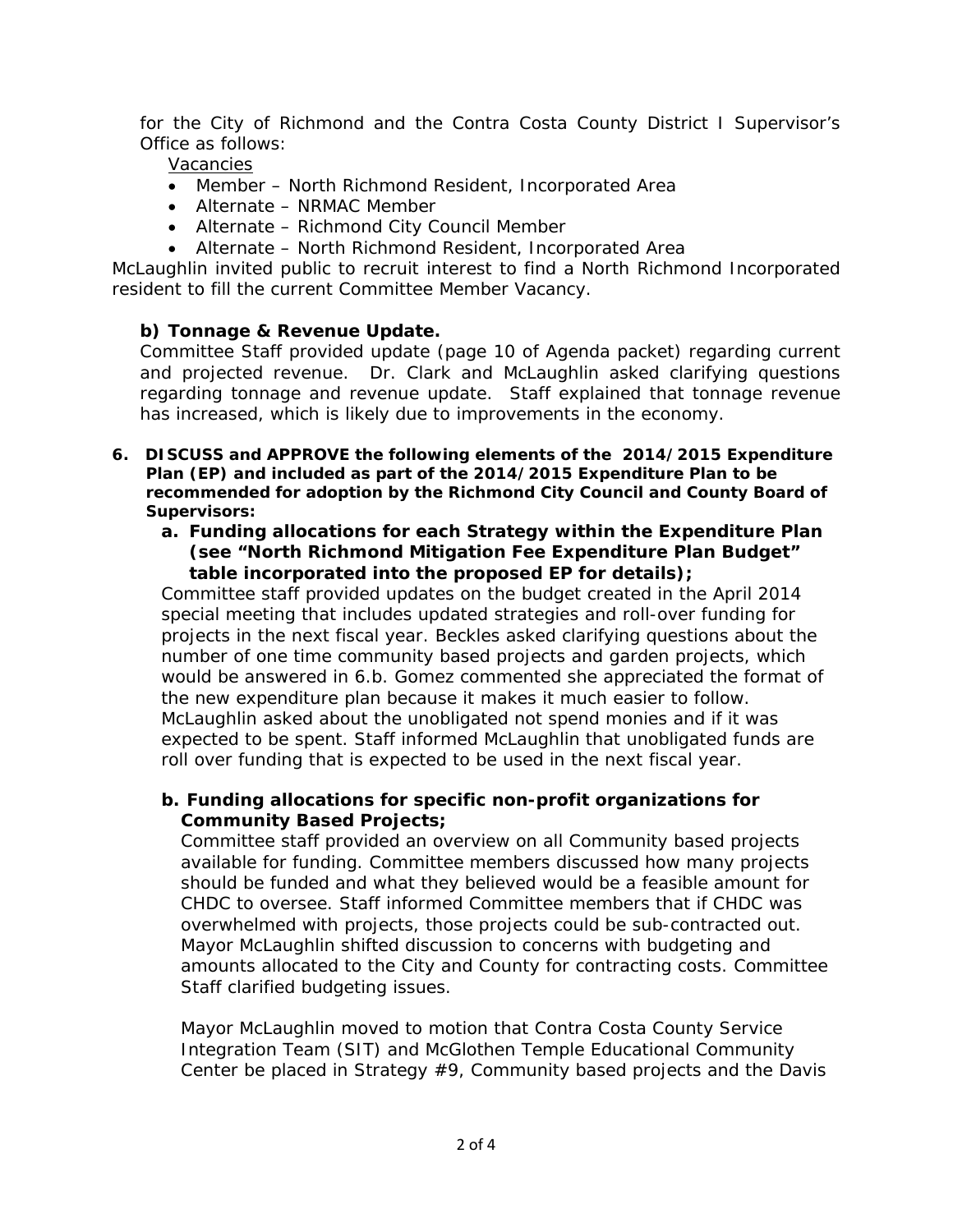*Chapel Neighborhood Enhancement Team (DCNET) be placed into Strategy #12, Community Garden Projects. Motion was approved (4 Ayes). Committee members voiced their opinions about which projects they believe are most valuable to the community and which projects will have a lasting effect once completed. Staff and Committee members had a long discussion on the validity and benefits of each project. Project managers gave speeches on their projects and their improvements they have made.* 

*Beckles made a motion to fund the following five (5) Community-Based projects and administer the requested amounts of \$10,000 to McGlothen Temple, and \$9,714 to Contra Costa County Service Integrations Team (SIT). The remaining funds were divided evenly between the other three (3) projects within the Community-Based Projects Strategy:* 

- *1. Neighborhood House of North Richmond,*
- *2. The Remember Us People Project (TRUPP),*
- *3. Reach Fellowship International,*
- *4. Contra Costa County Service Integrations Team (SIT); and*
- *5. McGlothen Temple Educational Community Center*

*The motion was seconded by Mayor McLaughlin and approved (4 Ayes). Gomez made a motion to fund the following Community Garden Projects with the follow amounts: Communities United Restoring Mother Earth (CURME) for \$15,000, Urban Tilth for \$12,530, and the Davis Chapel for \$12,500. The motion was seconded by Mayor McLaughlin and was approved (4 Ayes).* 

#### **c. Any suggested changes to the Community-Based Project Reporting and Invoicing Requirements (See Attachment 1 in the EP for details); and**

*Committee staff requested Committee members pass a motion to allow some projects advanced payments of up to 10%. Beckles added to the motion that City/ County staff be the final reviewer, after CHDC, to ensure that the contract is adhering to the budget. Gomez made the requested motion and it was seconded by Mayor McLaughlin. The motion passes (4 Ayes).* 

## **d. All remaining elements of the 2014/2015 Expenditure Plan, including the description of activities being funded under each Strategy.**

*Committee staff noted that adjustments for all remaining elements included adding CHDC as a third party administering agency to assist City and County with non-profits. This included details on the, "up to 20%" budget and all other related requirements for CHDC. Gomez felt some adjustments should be made and suggested that we simplify the (RFP) for the readers so it is easier to figure out the details of the proposed project and that organizations have a separate budget table.*